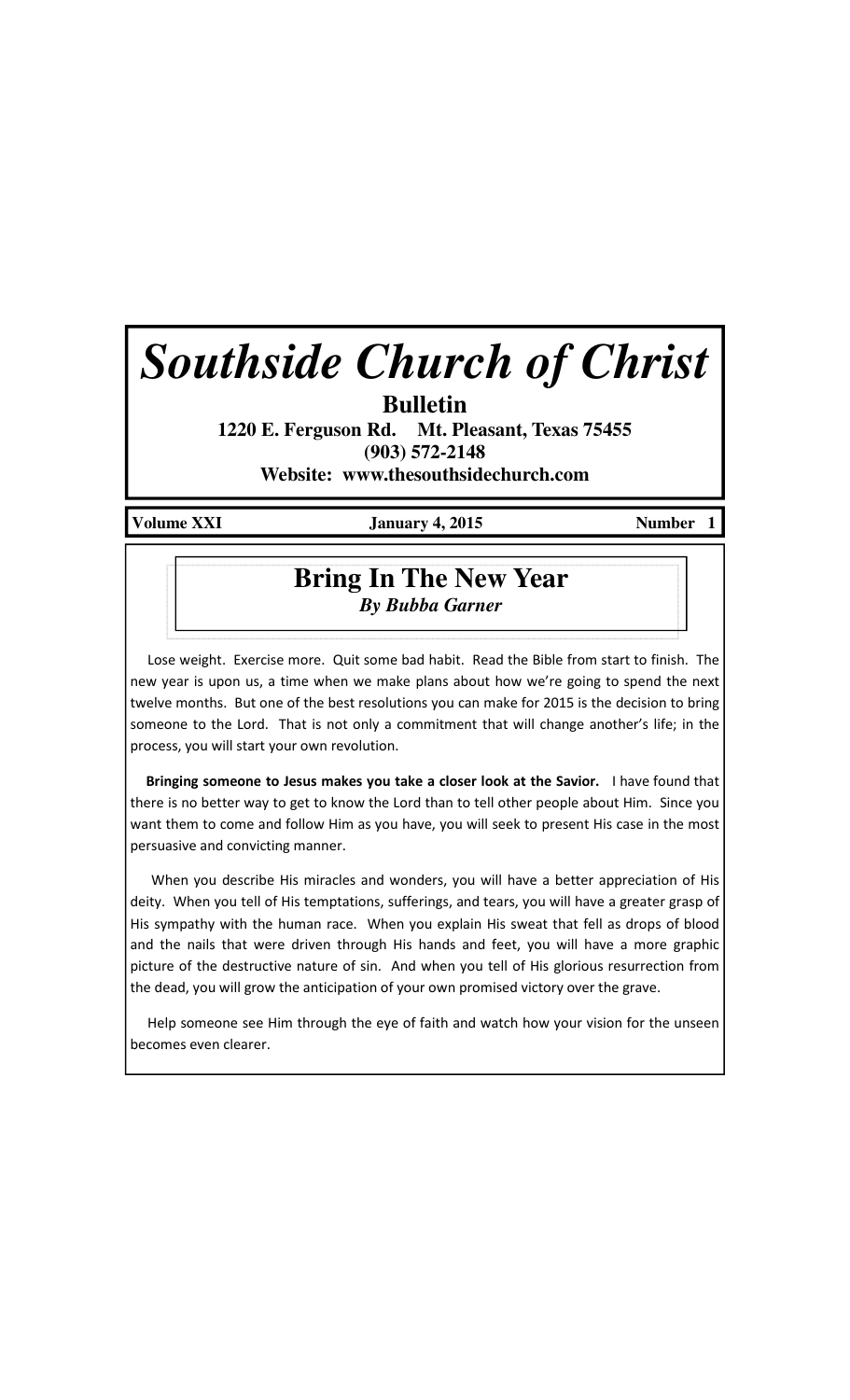Bringing someone to Jesus makes you take a closer look at the Scriptures. No matter how many times you have read Rom. 1:16, "I am not ashamed of the gospel, for it is the power of God for salvation to everyone who believes, to the Jew first and also to the Greek", those words will take on a new meaning when you see them in action.

 It is that gospel that has the power to penetrate stone hearts and to break stubborn wills. It is that gospel that causes hope to be realized with the news that "He Himself bore our sins in His body on the cross, that we might die to sin and live to righteousness"  $(1$  Pet. 2:24). It is that gospel that brings people under the condemnation of their sin and provokes the response of "what must I do to be saved?" It is that gospel that produces inexpressible joy over the forgiveness of sins like the eunuch, after he was baptized, "went on his way rejoicing" (Acts 8:39).

 Show someone the passages that led you to the obedience of the gospel of Jesus Christ. It will only draw you closer to Him who authored that same message.

 Bringing someone to Jesus makes you take a closer look at yourself. If you want to point someone to Christ, then let them see Him living in you. "I have been crucified with Christ; and it is no longer I

who live, but Christ lives in me; and the life which I now live in the flesh I live by faith in the Son of God, who loved me, and delivered Himself up for me" (Gal.  $2:20$ ). Your life is no longer about you. It's about Him.

 Jesus said, "Let your light shine before men in such a way that they may see your good works, and glorify your Father Who is in heaven"  $(Matt. 5:16)$ . Who was more qualified to make that statement than He who practiced what He preached? Jesus never took the approach of "Do as I say, not as I do." And He needs disciples who will follow in those steps of sincerity. You can't recommend a way of life that you are not willing to live yourself. People have to see Jesus when they see you. Not only will that allow you to be a good example to those you come in contact with, it will ultimately bring glory to God.

Live the life of a Christian. Evangelism is as much about showing as it is telling.

The story of Jesus is too good not to tell. It's too good not to live. You say you want a resolution? Ring in the New Year by bringing someone to the Lord.

—Southside church of Christ Bulletin (12/28/14)

=============================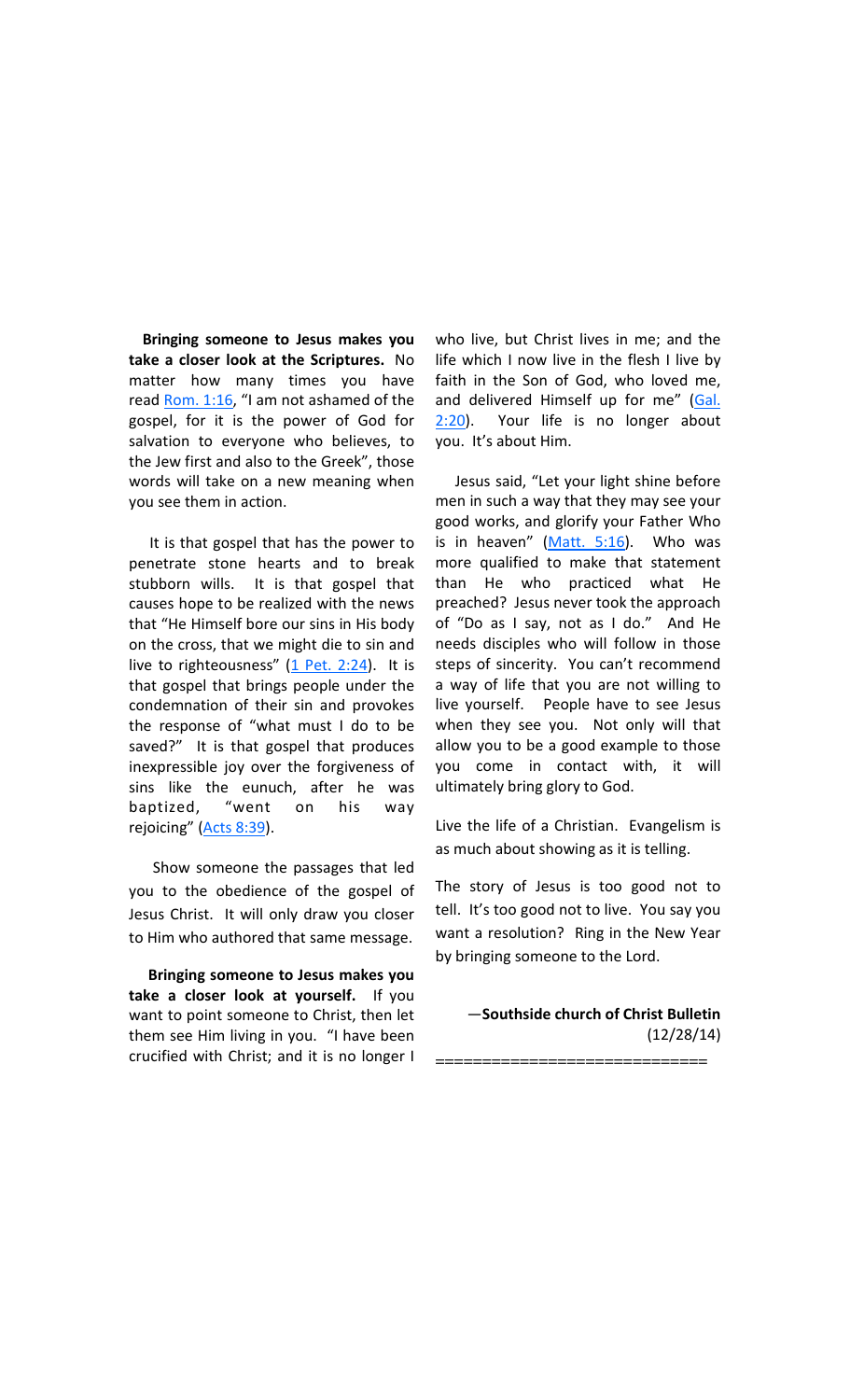### Redeem The Time By Don Willis

Time is indeed priceless! It can be used, wasted, abused; but, it cannot be purchased nor rolled back and relived. It is often argued, "I don't have time." Generally this will arise when one is discussing the church or some aspect of its work.

Those who need to obey the gospel don't have time to spend studying the Bible to find out what God requires of them. Members of the church don't have time to do service which they have been encouraged to perform. How people use their time is a proper index to character. Those who can find time for fun and pleasure in spite of their jobs and obligations, but neglect their duties in the church by the excuse, "I don't have time," are poor examples of Christians.

Those who are using their time as they should are busy like other folks and meet their obligations in life. But they know the significance of Paul's admonition, "...redeeming the time" (Ephesians 5:16).

—New Caney church of Christ Bulletin

=================================

#### Address Change

Buford and June Guthrie have moved to Duncanville, TX to take care of June's mother. Their new address is 307 Cardinal Creek Duncanville, TX 75137

#### Upcoming Events

Our Twelfth Annual Singing is coming up Friday Night, January 16, at 7:30 PM. We are looking forward to another full auditorium and some wonderful singing led by Tim Stevens, Dane Shepard and Todd Dennis. Keep this in mind and make your plans to attend.

Our Weekend Meeting for 2015 will be February 13-15. Terry Slack, from the Northwest church in Arlington, and Tyler Sams from the Judson Road church in Longview will be our speakers.

Kris Emerson from Beaumont, TX will be the speaker in our spring meeting April 19-24, 2015. Kris is an outstanding speaker and preacher of God's Word. ==================================

NEWS (continued from back page)

- Continue to remember Christopher Ferguson Jr., Relda Marshall, Michele Williams, Maurine Lee, Pat Brown, Dorothy Kyle, Judy Hinson, Deborah Brown, Tammy Willeford, Shirley Ferguson, Ronald Stringer, and Bob Arnold.
- Remember our Shut-ins: Clayton Bellamy, Loyd Clark, Maurine Lee, Irma May, Lelda Thompson, Lanelle Latimer.